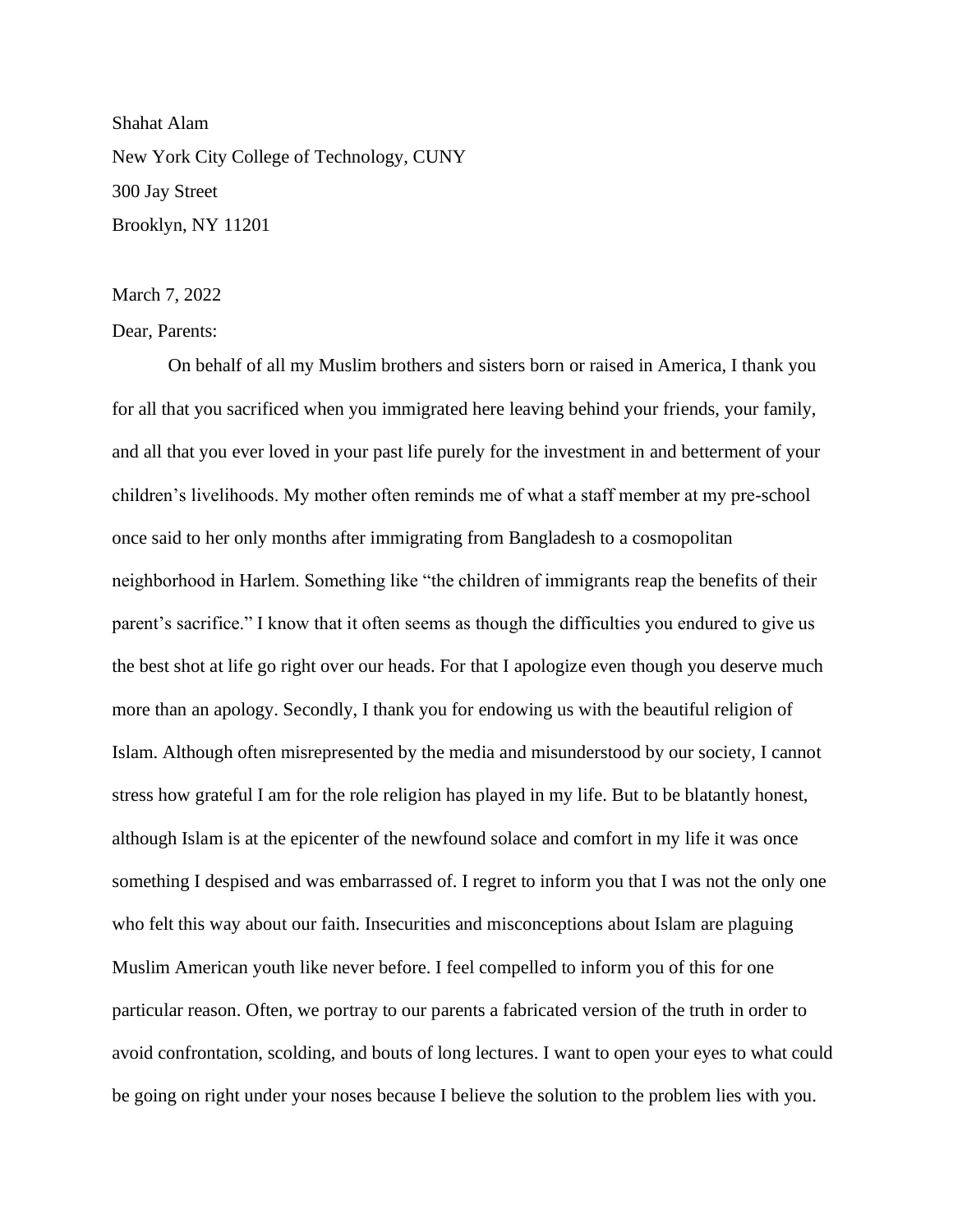To explain as to why or how the solution lies with you, it is necessary for me to reveal just how damaging this pent-up animosity or embarrassment of one's own religion can be. My personal account of losing faith can provide some clarity as to what needs to change. When I was younger, I felt as though I had experienced life like a dog on a leash. My parents showered me with affection but were much stricter religiously than the parents of my non-Muslim friends. Now, having matured, I realize their protective nature came out of love but when I was a kid, I mistook it for overbearing, harsh, and unnecessary. My parents never explained religion in context of it being the purpose of my life and instead bestowed it upon as more of a cultural burden. Being a Muslim was something I had to be because it was a part of my heritage. With hopes of escaping my life at home I applied to an out-of-state private school and convinced my parents to let me attend when I gained admission. When I attended boarding school in New England, I would have found myself to be alienated had I fully embraced my religion and culture. And so, my desire to assimilate and fit in with the rest of my graduating class mixed with my desire to rebel from the strict life I was accustomed to back home led me to live in complete contradiction to the teachings of Islam. Within my first month at Phillips Exeter Academy, I became a daily user of marijuana and nicotine. I drank my heart out every weekend and even started eating pork. I went from being every Muslim parent's "dream" and praying five times a day at the mosque to every parent's nightmare no matter their religious affiliation. For the next four years of my life, I would struggle with my sobriety. The physical distance I had put between my family and faith led me to have a distant relationship with my parents as well. Noura Badawi, an educator trained in Teachers College at Columbia University captures my situation in the following quote, "Muslim teenagers are very conflicted; they have a need to assimilate, but they also have a strong desire to please their parents and their community," she said. "Sometimes the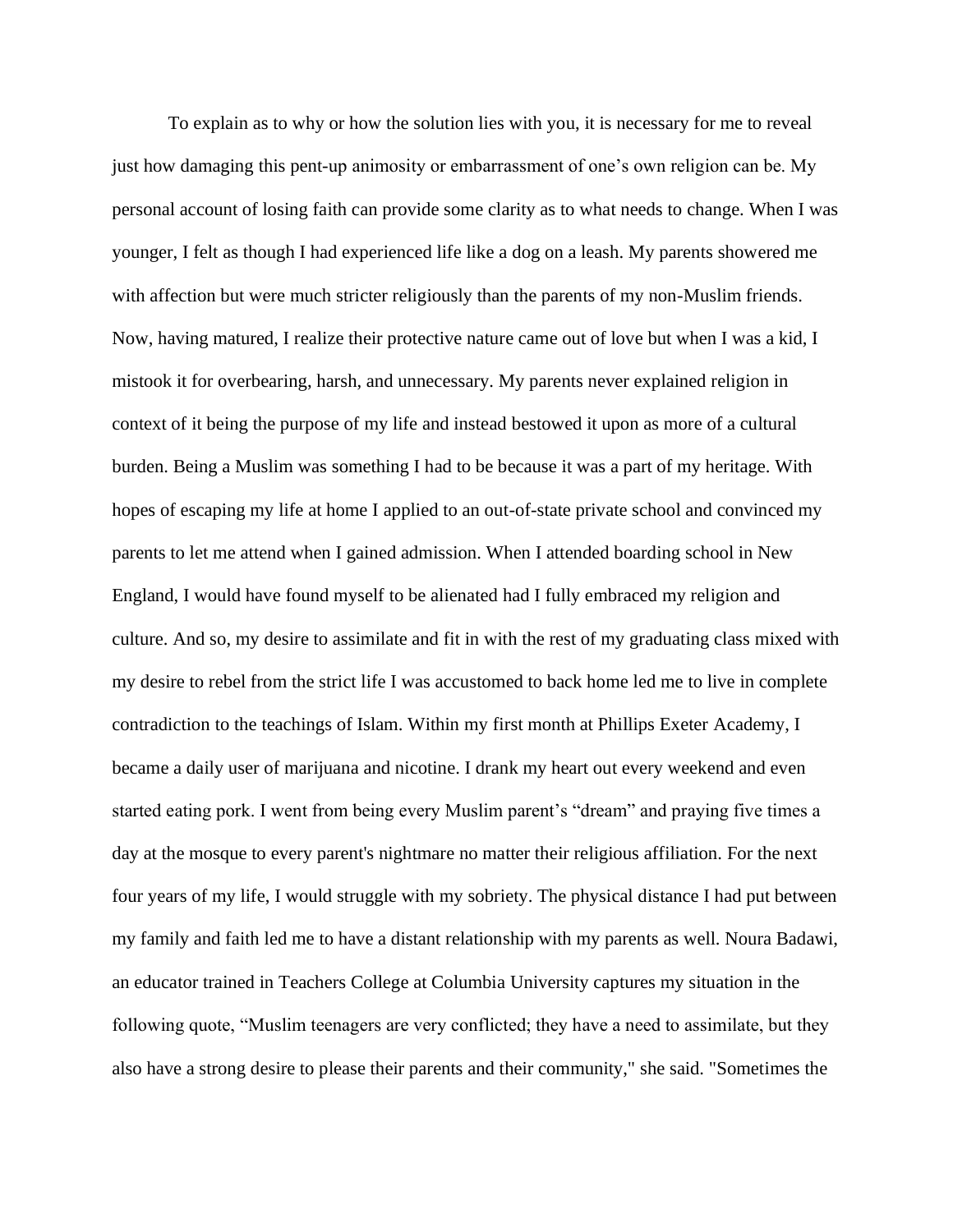pressure is so great that the teenagers go the complete opposite direction or break free by moving away as soon as an opportunity comes up." <sup>1</sup>

As parents you may find your heart racing having read the aforementioned quote. You may be scratching your heads trying to figure out what you can do to either prevent such a thing from ever occurring or how to remedy the situation if you suspect something similar is happening to one of your own. The simple answer to that is to do one key thing differently: help your kids understand the greater purpose of Islam itself. Often many Muslim parents make the costly mistake of treating religion similar to that of a language, held onto to preserve heritage and followed because it is all we know. When you box religion into such confines it is extremely difficult for those of us who were raised in the west to remain loyal to something we are persecuted for. With islamophobia still being a major problem in the United States, it is vital you help us realize the benefits of enduring such prejudice from our peers. Make them understand that Allah will reward us in the afterlife. I turned back to Islam when I began having existential thoughts and remembered life is supposed to be difficult if I want to the ultimate reward of heaven. Only then did I decide to embrace my faith in a society that views it under a negative light because I saw the hardship as a worthwhile investment in my afterlife. In the Qur'an we are constantly reminded that life is a test but something in the Qur'an we tend to read over is that children are a test for their parents.

"Your children are but a trial, and Allah has with Him a great reward." *Qur'an, Surah At-Taghabun, 64: 15)*

<sup>1</sup> Badawi, Noura. "American Muslim Teenagers: Torn between Religion and Culture." *Teachers College - Columbia University*, 21 Dec. 2008, [https://www.tc.columbia.edu/articles/2008/december/american-muslim](https://www.tc.columbia.edu/articles/2008/december/american-muslim-teenagers-torn-between-religion-and-culture/)[teenagers-torn-between-religion-and-culture/.](https://www.tc.columbia.edu/articles/2008/december/american-muslim-teenagers-torn-between-religion-and-culture/)